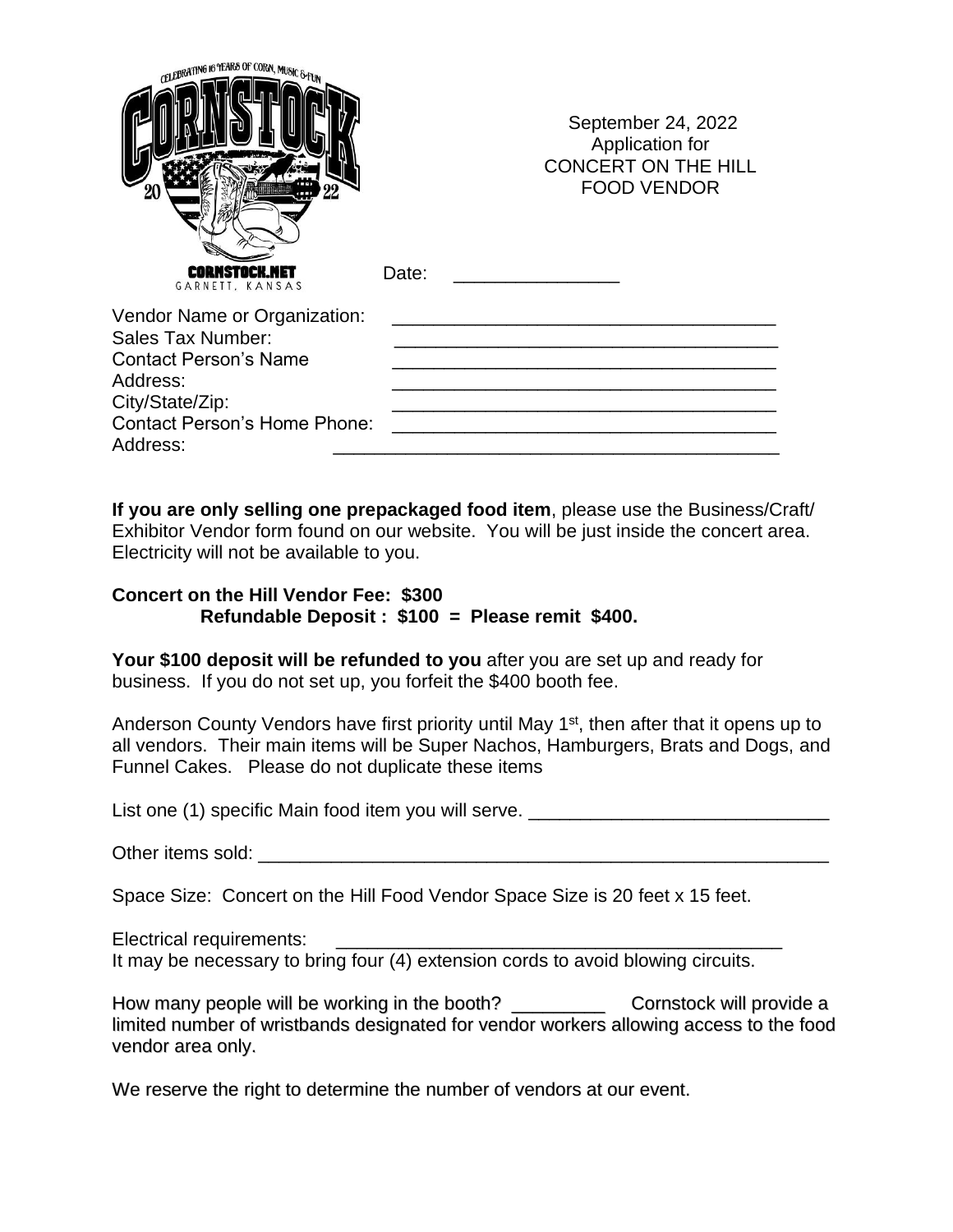**About the Concert on the Hill:** Our goal is to draw more than 4,600 in attendance to this year's concert. This is the 16<sup>th</sup> year of providing big name entertainment for the residents of Anderson County and surrounding areas to enjoy.

## **Vendor Requirements:**

-

- Concert on the Hill food vendors are required to follow all food and safety requirements as established by the Kansas Department of Health and Environment.
- All food workers are required to wear blue food vendor wristbands to enter concert
- gates and food booth. They will also need a Concert wristband
	- Vendor workers are not allowed to solicit or sell food roaming in the concert area product outside of the vendor booth area. Roaming soliciting inside the concert area will not be permitted.
	- Food vendors are to be set up prior to 3:00 p.m. Food vendor vehicles will have access to the concert area until 3:00 p.m. and after the concert is over (approximately 11:00 p.m.). Concert gates will open at 3:30 p.m. **Two (2) concert access vehicle passes** will be provided to vendors and can only be used before and after the concert as specified above. Please check with the ACCF about parking locations near concert area during concert.
	- **Proof of insurance: Proof of insurance covering your civic, non-profit or for-profit organization is required. Please attach to this application.**
	- Water is not available directly inside the concert area but can be accessible within the park for vendor's use.
	- Trash receptacles will be provided. You must leave the area as clean as you found it.
	- **No alcoholic beverages are allowed in the vendor area.**
	- You must have adult supervision in instances where children who work your vendor booth are under the age of 18 years.
	- Sales Tax: Food vendors are required by Kansas law to charge and remit sales tax, currently 8.50%. We can provide you with temporary festival sales tax certificate upon request. Remittance of sales tax is due to the Kansas Department of Revenue immediately following the festival. It is up to you, not ACCF, to remit sales tax to the Kansas Department of Revenue on your behalf. Per requirement by the Kansas Department of Revenue, by completing this application along with your signature you are showing the following intent: "All federal, state, and local laws governing retail sales tax must be followed. I understand the rules and regulations of this festival and will comply. I realize that failure to comply may result in expulsion from this festival."

## **Concert on the Hill Food Vendor Application Deadline: May 1, 2022.**

Anderson County civic, non-profit organizations or businesses must submit applications by May 1, 2022. Vendors will be contacted after May 5<sup>th</sup> by Jodie Beets. Out of county vendors can apply after May 1st.

The Anderson County Corn Festival Committee reserves the right to assign space in accordance with other exhibitors/vendors and products currently booked. We will strive to maintain a balanced variety of products and services for the purpose of not overloading the event with similar or like products. The Anderson County Corn Festival Committee reserves the right to accept and/or reject any application as the committee deems necessary to best serve festival attendees.

If you have questions, please call Jodie Beets at 913-731-2137.